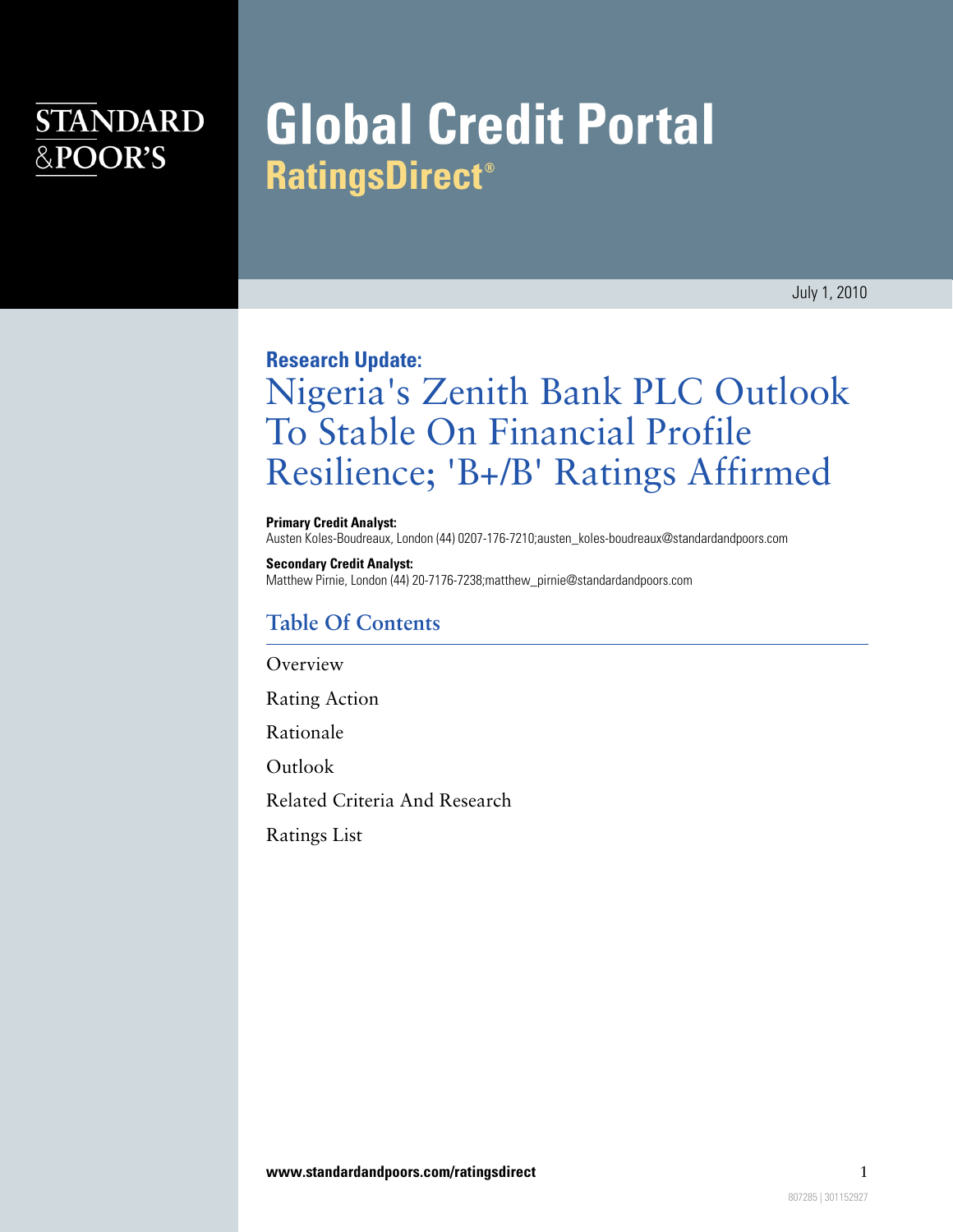### **Research Update:**

# Nigeria's Zenith Bank PLC Outlook To Stable On Financial Profile Resilience; 'B+/B' Ratings Affirmed

### <span id="page-1-0"></span>**Overview**

- Zenith Bank's financial profile has proved resilient to tougher operating conditions in Nigeria, helping the bank stabilize its creditworthiness.
- We are revising the outlook on the ratings on Zenith to stable from negative. At the same time, we are affirming the 'B+/B' long- and short-term counterparty credit and 'ngA/ngA-1' Nigeria national scale ratings.
- The stable outlook on Zenith reflects our view that the bank's financial profile is proving comparatively resilient to the domestic market turmoil that began last year.
- Exposure to credit risk remains significant, given the bank's operating environment, but asset quality deterioration is likely to remain manageable. We also expect financial performance to improve in 2010, after weakening in 2009.

### <span id="page-1-1"></span>**Rating Action**

On July 1, 2010, Standard & Poor's Ratings Services revised the outlook on Nigeria-based Zenith Bank PLC to stable from negative. At the same time, we affirmed the 'B+/B' long- and short-term global-scale ratings and the 'ngA/ngA-1' national-scale ratings on the bank.

### <span id="page-1-2"></span>**Rationale**

The outlook revision reflects our view that Zenith's financial profile is proving resilient to the tougher operating conditions in the Federal Republic of Nigeria (B+/Stable/B). This has helped the bank stabilize its creditworthiness.

Asset quality deterioration at Zenith has, in our view, been manageable. Loan portfolio deterioration has been less pronounced than that of domestic peers. The ratio of nonperforming loans (including loss, doubtful, and substandard loans) rose to approximately 6% of total lending at year-end 2009 (2.0% at year-end 2008). Coverage of problem loans by reserves has also remained adequate, at 101% on Dec. 31, 2009.

Earnings were weakened in 2009 by a significant increase in loan loss provisioning charges and, during the first quarter of 2010, by reduced interest earnings. This was partly alleviated by reduced expenditures.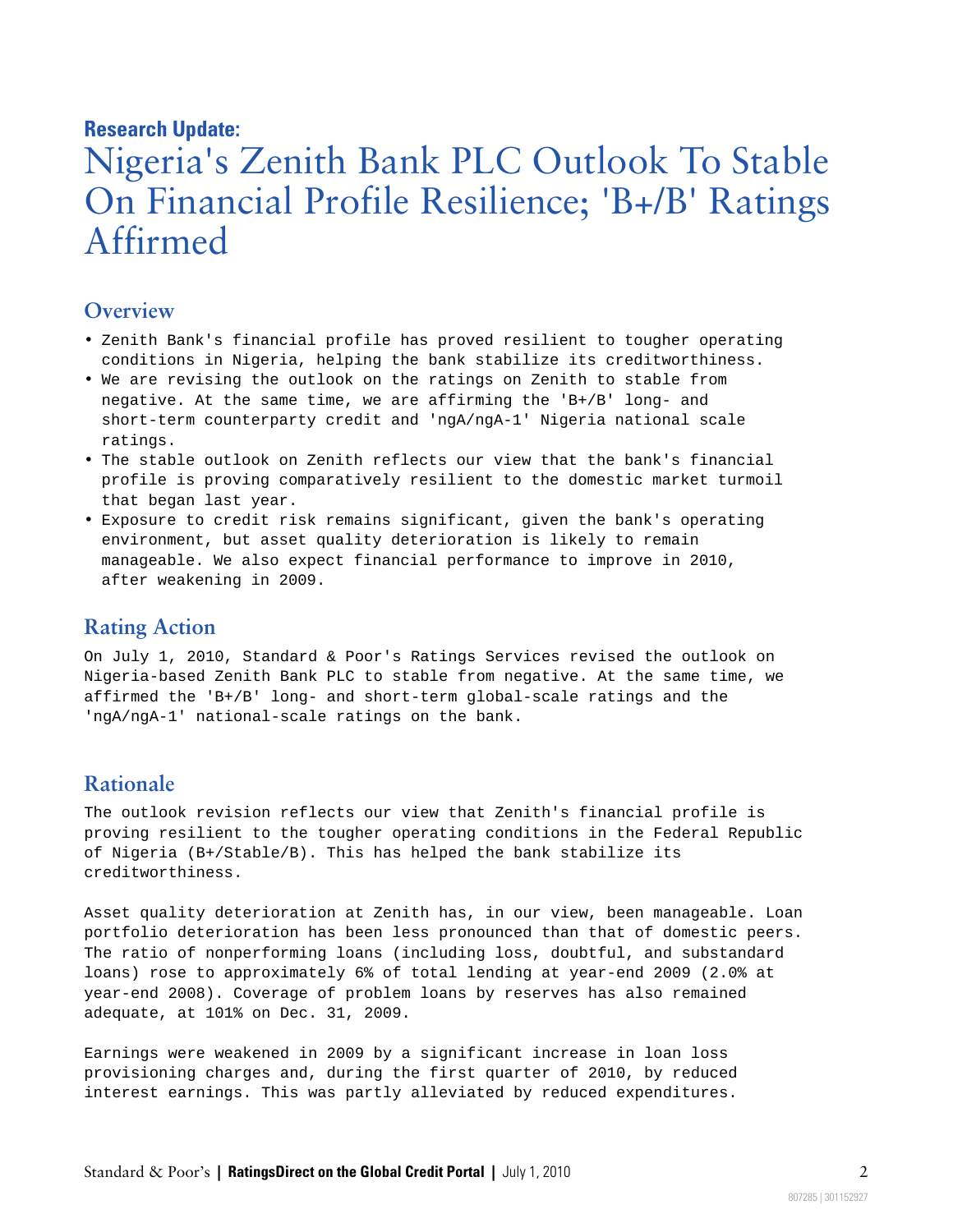*Research Update: Nigeria's Zenith Bank PLC Outlook To Stable On Financial Profile Resilience; 'B+/B' Ratings Affirmed*

Operating conditions in the domestic market remain uncertain; however, we still assume that Zenith's financial performance will improve in 2010 as growth in lending volumes resumes and commercial margins stabilize. Credit risk charges are also unlikely to exceed the amount incurred in 2009, particularly given management's focus on problem loan collections, work-outs, and recoveries.

The ratings on Zenith continue to be constrained by the high economic and industry risks associated with operating in Nigeria, the bank's restricted geographic and business diversification, high exposure to credit risk, and deteriorated asset quality indicators. Factors which support the ratings include Zenith's leading market position in high-end corporate banking in Nigeria, solid funding and liquidity profile, and satisfactory capitalization and reserves, which support the bank's loss-absorption capacity. The ratings on Zenith reflect the bank's stand-alone credit profile, and do not incorporate any uplift for potential extraordinary support from the Nigerian government.

Founded in 1990, Zenith is one of the largest banks operating in Nigeria, with total assets of Nigerian naira (NGN) 1.81 trillion on March 31, 2010 (\$11.96 billion, at NGN151.29 to \$1). The bank focuses on private-sector banking with traditionally higher-quality Nigerian corporates and multinationals—leading to a comparatively conservative risk profile relative to certain domestic peers.

### <span id="page-2-0"></span>**Outlook**

The stable outlook on Zenith reflects our view that the bank's financial profile is proving comparatively resilient to the domestic market turmoil that began last year. Exposure to credit risk remains significant, given the bank's high risk and narrow operating environment. That said, asset quality deterioration is likely to remain manageable. We also expect financial performance to improve in 2010, after weakening in 2009. The bank's funding and liquidity profile remains comfortable, with capitalization still at a satisfactory level.

In the absence of any other relevant factors, were Zenith's loan portfolio or profitability to deteriorate meaningfully, with the knock-on effect these factors could have on capital, it would put downward pressure on the ratings. As Zenith's creditworthiness also depends on the ratings on Nigeria, any negative action on the sovereign would lead to a similar action on Zenith, as this could indicate deterioration in the domestic economy and increased pressure on the bank's financial profile.

Positive rating action is unlikely for the foreseeable future, and would depend on the sovereign rating and improvement in Zenith's operating environment, as well as on the bank's own ability to strengthen its financial profile, particularly regarding asset quality.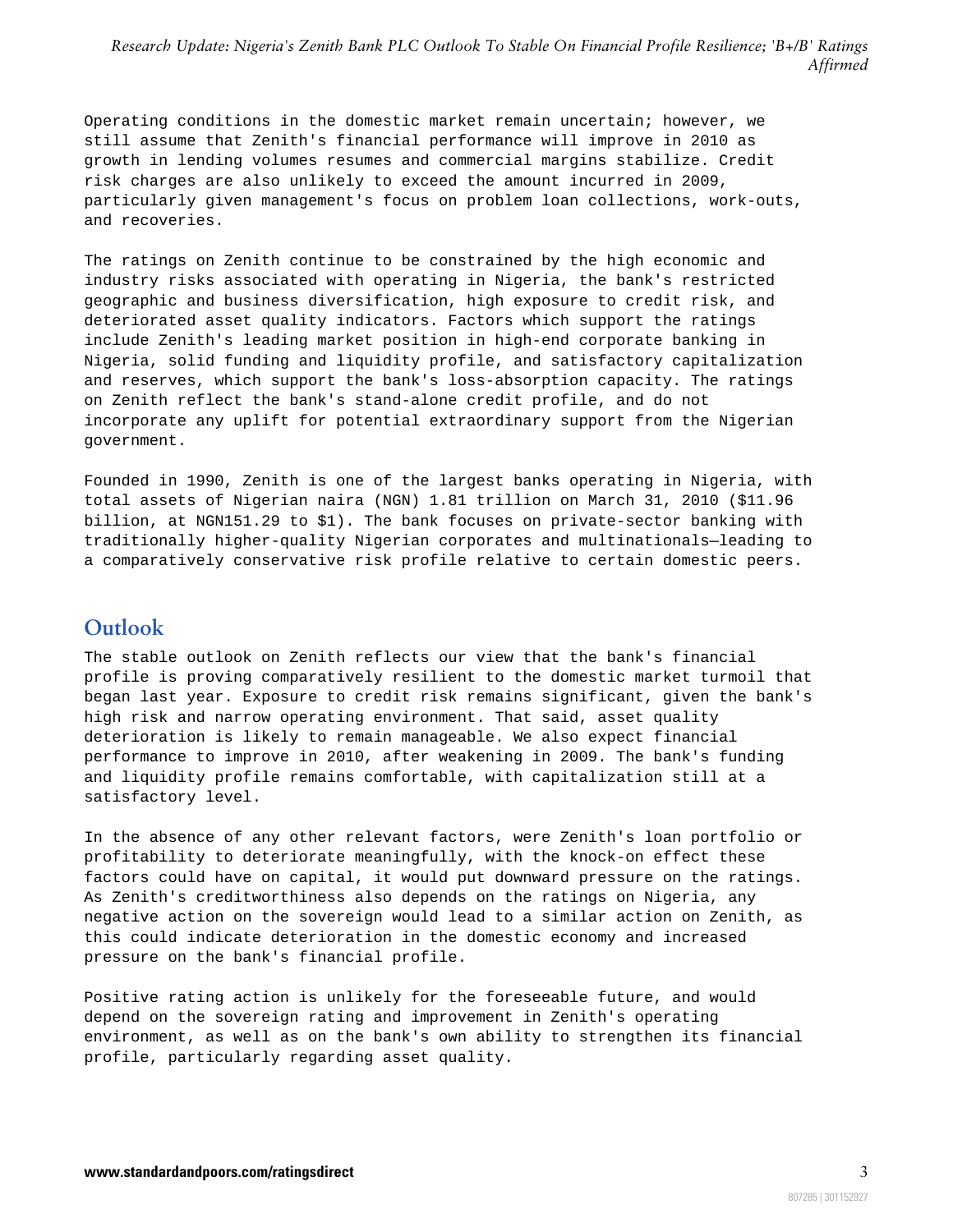*Research Update: Nigeria's Zenith Bank PLC Outlook To Stable On Financial Profile Resilience; 'B+/B' Ratings Affirmed*

### <span id="page-3-0"></span>**Related Criteria And Research**

- Various Central Bank Initiatives Are Steps In The Right Direction, But Risks Remain High For Nigerian Banks, Sept. 8, 2009
- Principles Of Corporate And Government Ratings, June 26, 2007
- <span id="page-3-1"></span>• Bank Rating Analysis Methodology Profile, March 18, 2004

### **Ratings List**

Zenith Bank PLC Ratings Affirmed; CreditWatch/Outlook Action From Counterparty Credit Rating B+/Stable/B B+/Negative/B Ratings Affirmed Counterparty Credit Rating Local Currency ngA/--/ngA-1 Certificate Of Deposit B+/B

#### **Additional Contact:**

Financial Institutions Ratings Europe;FIG\_Europe@standardandpoors.com

Complete ratings information is available to RatingsDirect on the Global Credit Portal subscribers at www.globalcreditportal.com and RatingsDirect subscribers at www.ratingsdirect.com. All ratings affected by this rating action can be found on Standard & Poor's public Web site at www.standardandpoors.com. Use the Ratings search box located in the left column. Alternatively, call one of the following Standard & Poor's numbers: Client Support Europe (44) 20-7176-7176; London Press Office (44) 20-7176-3605; Paris (33) 1-4420-6708; Frankfurt (49) 69-33-999-225; Stockholm (46) 8-440-5914; or Moscow (7) 495-783-4011.